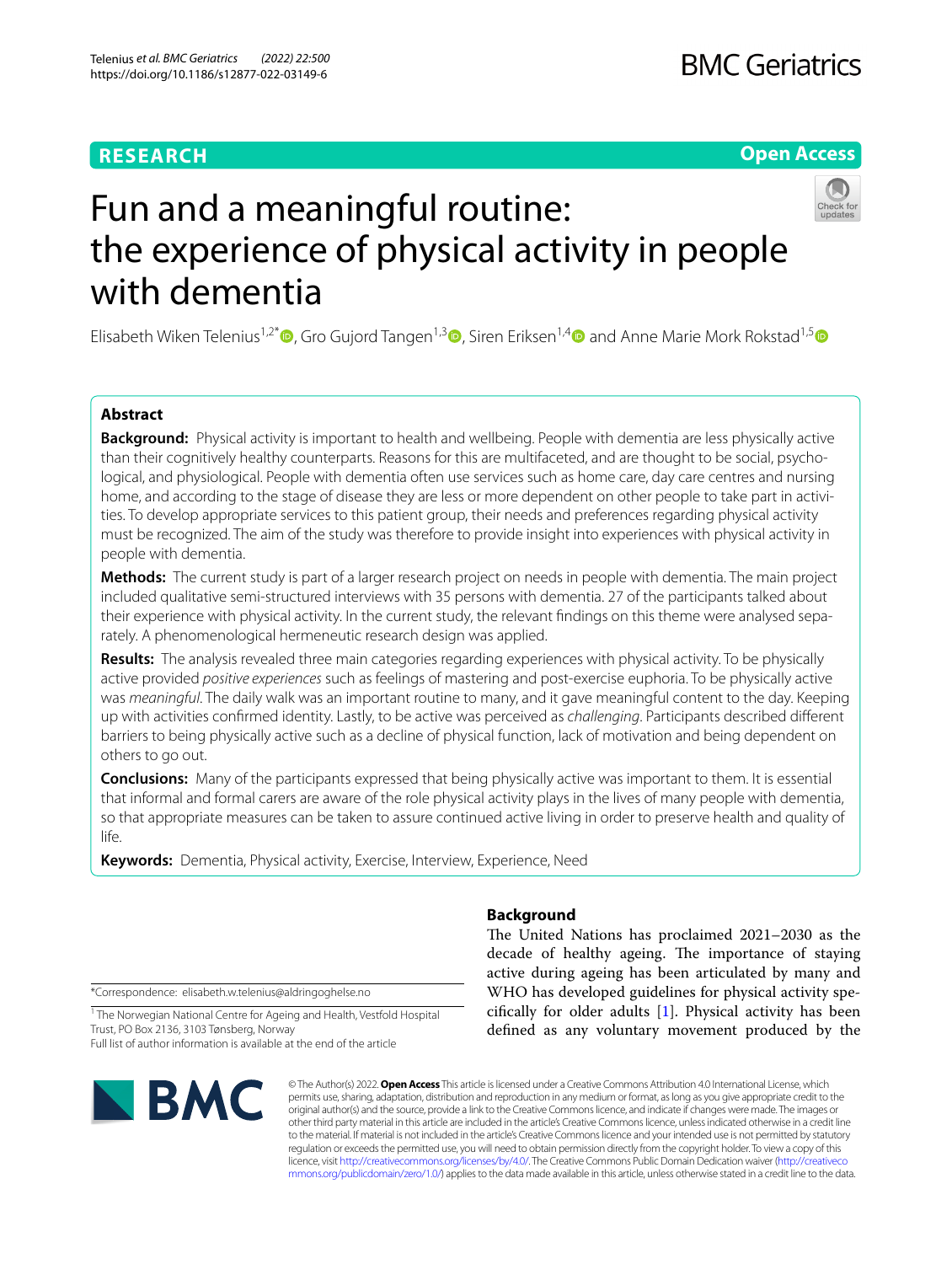skeletal muscles that result in increased energy expenditure, and exercise is described as a subcategory of physical activity which is planned, structured, and repetitive, with the intent of improving or maintaining one or more patterns of physical ftness or function [[2\]](#page-8-1). In old age, physical activity can prevent decline in physical and cognitive function and improve mastery  $[3-5]$  $[3-5]$ . Even though the vast benefts of exercise and physical activity are well documented and established, many older people fail to reach the level of physical activity as recommended by WHO [[6\]](#page-8-4). People of all ages experience barriers to physical activity, however older individuals report stronger and more barriers than middle-aged people [[7](#page-8-5)]. Various barriers to physical activity include fear and negative experiences, lack of company and an unsuitable environment, disabilities, poor balance, fear of injury and depressive symptoms  $[8-10]$  $[8-10]$ .

Recent studies demonstrate that physical activity can be particularly important for people with dementia [[11–](#page-8-8) [13\]](#page-8-9). Nevertheless, it has been established that they live more inactive lives than age matched cognitively intact counterparts [\[14,](#page-8-10) [15\]](#page-8-11). Although to some extent equivocal, the literature suggest that physical exercise can infuence balance, gait function, cognition and behavioural and psychological symptoms experienced by this patient group. Outdoor activities have been found to contribute to well-being and feelings of self-worth among people with dementia  $[16]$  $[16]$ . Also, the social aspect of physical activity is important to many. Social relationships play a signifcant role in maintenance of self [\[17](#page-8-13), [18\]](#page-8-14).

Besides experiencing the barriers to physical activity as described in the general older population, people with dementia face additional barriers. Examples are memory problems and confusion, dependence on others and lack of access to dementia-specifc exercise programmes [[19–](#page-8-15)[22](#page-8-16)]. Also, apathy and lack of initiative are common symptoms in early dementia [\[23](#page-8-17)]. Gait and balance impairments increase during the course of dementia, which can be a barrier to activity, but at the same time makes physical activity even more important for this group [\[24\]](#page-8-18). Since physical inactivity is one of the leading risk factors for frailty and mortality, it is important to lessen barriers and facilitate participation in physical activities for this group of people [[25](#page-8-19), [26\]](#page-8-20).

A few studies have reported on the experience of people with dementia on the subject of physical activity and exercise. McDuff and Phinney (2015) interviewed 12 participants with dementia and found that physical activity remains important although the persons are confronted with barriers such as physical discomfort, lack of enthusiasm and memory loss  $[27]$  $[27]$  $[27]$ . They found that the participants gave the following reasons to be active: improved well-being, was social, gave opportunity to be outdoors and provided purpose and structure to the day. This is supported by Cedervall (2015) [\[28](#page-8-22)]. Malthouse and Fox (2014) interviewed people with dementia together with spouses about barriers and facilitators to physical activity [[29\]](#page-8-23). They found that the experience of physical activity could be infuenced by factors at individual level, social relations, and relationship between person with dementia and carer. These interview studies showed that it is important to people with dementia that physical activity programmes are tailored to the needs and interests of the participants [\[20](#page-8-24), [29](#page-8-23), [30\]](#page-8-25).

Person-centred care is a world-wide care approach of choice to develop high quality dementia care [\[31](#page-8-26)]. In person-centred care the person's preferences and life history are central in the development and implementation of care and services [[32\]](#page-8-27). People with dementia are often capable of communicating their views and preferences about what is important to them [\[33](#page-8-28), [34](#page-8-29)] and it is ethically and morally important for service providers and informal carers to request and consider those views. The present study investigated needs in persons with dementia, and many of the participants talked about physical activity and exercise in this context. The subjective experience of physical activity for people with dementia has not received much attention in the research literature. Hence, the aim of this study was to explore the experiences of people with dementia regarding physical activity and exercise.

#### **Method**

#### **Research design**

The current study is part of a larger research project named "The needs of people with dementia". The project aimed to explore the needs from diferent angels expressed by people with dementia themselves, their family caregivers and health care professionals. Semistructured interviews with open-ended questions in line with Kvale and Brinkmann (2009) were carried out to explore the experienced needs of people living with dementia [[35](#page-8-30)]. Physical exercise and other forms of physical activity were described as signifcant needs by many of the participants as the topic came up in most interviews. The current article reports on an in-depth analysis of data from the sample of participants who described physical activities as an important need.

#### **Recruitment**

Out of the sample in the main project of 35 persons, 27 spoke of their experience with physical activity and physical exercise; 16 women and 11 men aged between 59 and 92 years. This means that 8 interviews were excluded from the main sample. The participants were recruited through health care professionals who provide services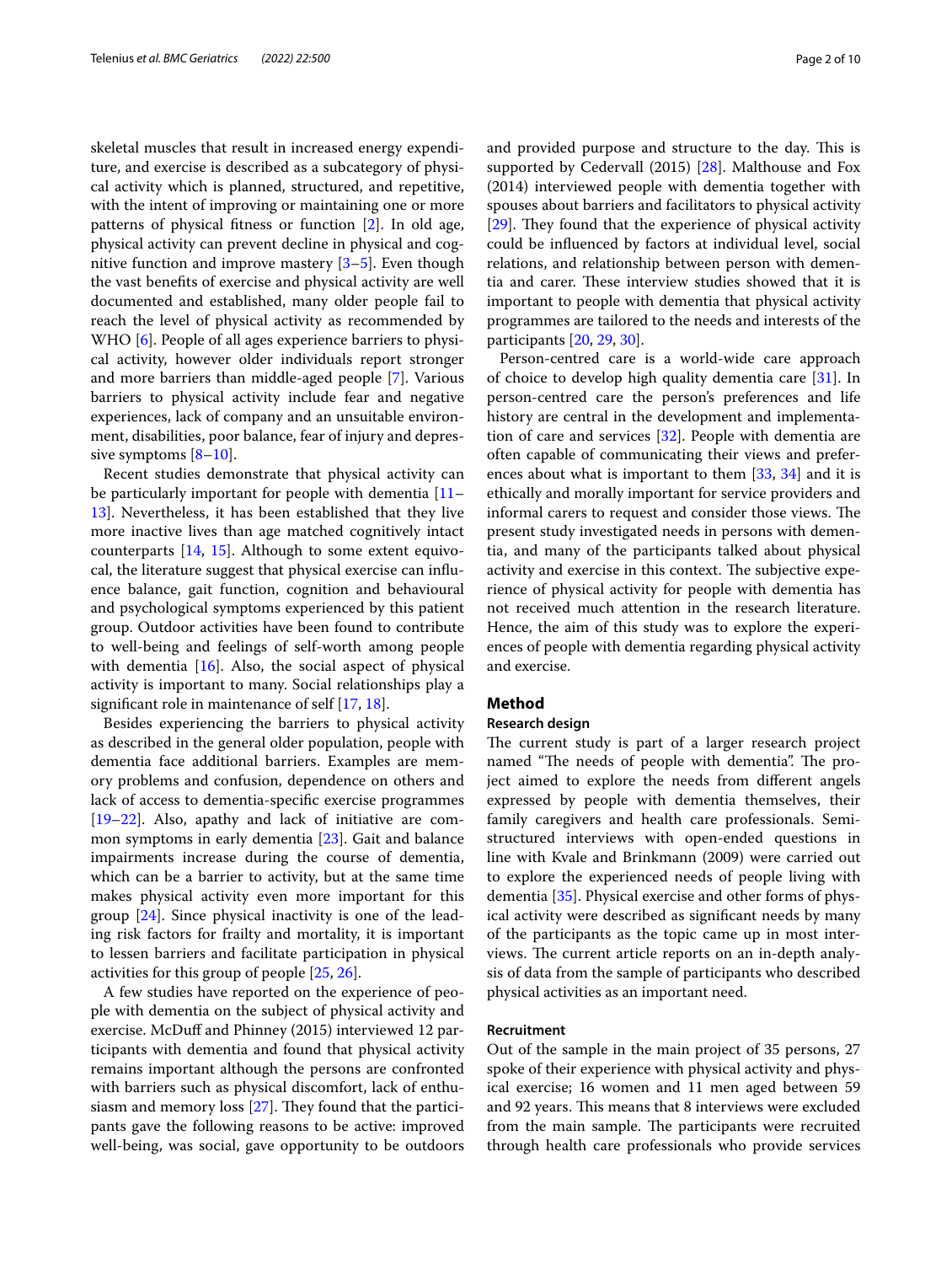for people with dementia in primary and specialised health care. Each of them was diagnosed with dementia in primary or specialised care. The type of dementia disorder and severity were not recorded as this information was outside the scope of the study, however, the reported need for services can to a certain degree advise us on the severity of dementia condition. In most instances (*n*=24) the frst contact was made over telephone with family carer who had received information about the project from health care professionals who delivered services to people with dementia. Additional information was provided and appointment for interview was made.

#### **Pre‑understanding**

First and second authors (EWT and GGT) are physiotherapists and concerned with research on physical exercise and physical function in dementia. The two coauthors (SE and AMMR) are both registered nurses with extensive experience within the research feld of dementia care.

#### **Ethical approval and consent to participate**

Before commencing the interview, the persons with dementia were given oral and written information about the project, as well as the opportunity to consent or decline participation. The participants were also distinctly informed about their right to terminate the interview at any time. All participants gave their written informed consent. They were considered competent to consent by contact person, next of kin and the interviewer. The transcribed interviews were de-identified and all names in this article are fctional. All methods were carried out in accordance with relevant guidelines and regulations. The study is approved by the NSD, Norwegian Centre for Research Data (project number 51712). The project was presented for the Regional Committee for Medical and Health Research Ethics. They concluded that it was not subject to approval in accordance with the Health Research Act (Reference 2016/1868/REK midt). Even though all participants in this study were considered competent to consent, interviewing people with dementia requires sensitivity and awareness. The interviewer (EWT) is experienced in research on participants with dementia. Interviewing people with dementia contains diferent ethical considerations, and it can be challenging. Some might have difficulty finding words and some lose track of the conversation due to their memory loss. This requires the interviewer to be able to keep the conversation going at the pace of the person with dementia and to act respectfully when participants need to be directed back to the topic [\[36](#page-8-31), [37](#page-8-32)].

#### **Data collection**

The first author carried out all the interviews supported by a semi-structured interview guide (Additional fle [1](#page-7-0): Appendix A). All but two interviews were completed in the participants' home. Eighteen were interviewed alone while nine of the participants preferred to have their partner or a family member present, mainly due to communication challenges. The interviews lasted between 20 and 90 min and were digitally audio recorded with an Olympus VN5500 dictaphone. Transcriptions were performed verbatim. Sound fles and transcripts were anonymized and stored in a secure database.

#### **Analysis**

Transcribed interviews were analysed according to qualitative content analysis inspired by Graneheim and Lundman  $(2004)$   $[38]$  $[38]$  $[38]$ . The data were in part managed by using the software Nvivo 11.

The analysis of the interviews was completed in six stages. Stage 1: transcripts from all 35 interview were read several times in order to identify themes that were relevant to the aim of the study. Eight interviews were excluded because they did not address the topic of physical activity or physical exercise. Stage 2: The texts were divided into meaning units. Stage 3: The meaning units were consolidated into depictions close to the text. Stage 4: The meaning units were extracted and labelled with codes. Stage 5: Codes were grouped into sub-categories. Stage 6: The subcategories were gathered and abstracted as categories.

#### **Results**

From the 27 participants, 12 received no services while fve participants stayed in sheltered care or nursing home. The remaining ten participants received home care services and/ or attended day care regularly. The participant characteristics are presented with fictive names in Table [1](#page-3-0).

The main objective of this study was to explore the experience of people with dementia regarding physical activity and exercise. The analysis revealed three main categories in the material: (1) To be physically active provides positive experiences; (2) To be physically active is meaningful and (3) To be physically active is challenging.

#### **To be physically active provides positive experiences**

The participants experienced that physical activity strengthened the sense of competence and provided positive feelings and pleasure. To some, being outdoors and experiencing nature were important part of this positive experience.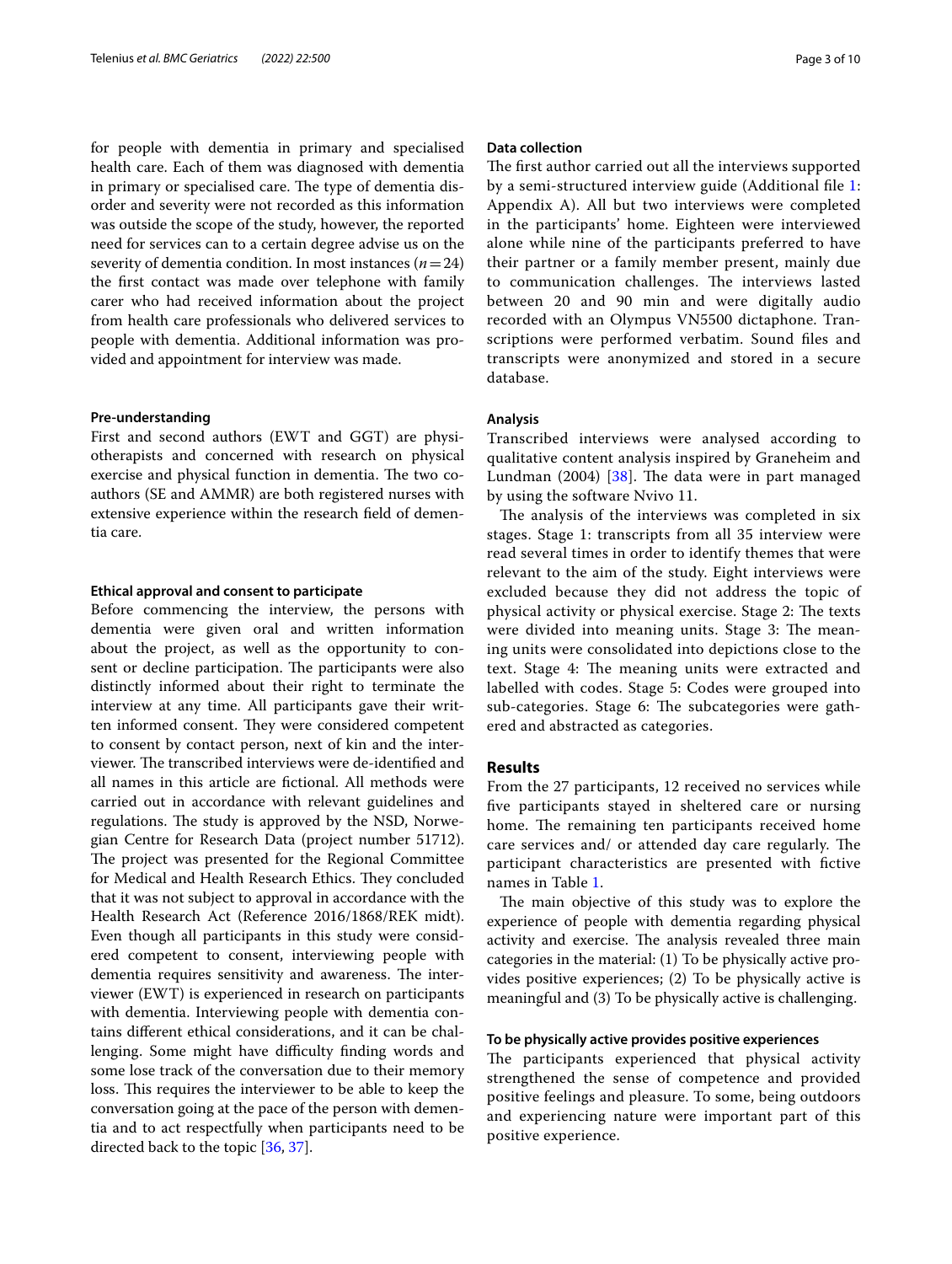#### <span id="page-3-0"></span>**Table 1** The participants

| Name <sup>*</sup> | Age group | <b>Marital status</b> | <b>Interview</b><br>setting | <b>Services</b> |
|-------------------|-----------|-----------------------|-----------------------------|-----------------|
| William           | $75 - 79$ | Married               | Alone                       | No services     |
| Sofie             | $85 - 89$ | Married               | Alone                       | No services     |
| Kari              | $70 - 74$ | Cohabiting            | Next of kin<br>present      | No services     |
| Mia               | 70-74     | Cohabiting            | Alone                       | No services     |
| Jacob             | $70 - 74$ | Lives alone           | Alone                       | No services     |
| Ella              | $65 - 59$ | Married               | Next of kin<br>present      | No services     |
| Julie             | 75–79     | Married               | Alone                       | No services     |
| John              | 65-69     | Cohabiting            | Next of kind<br>present     | No services     |
| Olivia            | 55–59     | Married               | Alone                       | No services     |
| Karl              | $70 - 74$ | Cohabiting            | Next of kin<br>present      | No services     |
| Arthur            | $75 - 79$ | Married               | Alone                       | No services     |
| Marie             | $65 - 69$ | Married               | Alone                       | No services     |
| Hugo              | $60 - 64$ | Married               | Alone                       | Day care centre |
| <b>Emma</b>       | $85 - 89$ | Widowed               | Alone                       | Home care       |
| Linda             | $80 - 84$ | Married               | Alone                       | Day care centre |
| Amelia            | $90 - 94$ | Widowed               | Alone                       | Sheltered care  |
| Lisa              | $85 - 89$ | Widowed               | Alone                       | Day care centre |
| Kristian          | $60 - 64$ | Cohabiting            | Next of kin<br>present      | Sheltered care  |
| Frik              | $80 - 84$ | Married               | Alone                       | Day care centre |
| Johanne           | $90 - 94$ | Married               | Alone                       | Respite care    |
| Hannah            | $85 - 89$ | Widowed               | Alone                       | Home care       |
| Greta             | $90 - 94$ | Widowed               | Next of kin<br>present      | Nursing home    |
| Thomas            | $80 - 84$ | Married               | Alone                       | Respite care    |
| Alice             | $85 - 89$ | Married               | Alone                       | Nursing home    |
| Victor            | $75 - 79$ | Lives alone           | Next of kin<br>present      | Home care       |
| Frank             | $70 - 74$ | Married               | Next of kin<br>present      | Day care centre |
| Isabella          | $80 - 84$ | Widowed               | Next of kin<br>present      | Nursing home    |

\* Names are fctive

The participants talked about how physical activity and exercise gave them positive experiences in diferent ways. Several explained that they compared their performance on physical exercise to that of others. Finding out that their physical ftness was as good as, or better than, their friends' or partner's, gave satisfaction and a feeling of mastery. This confirmation that they still "measured up" and were able to participate on the same terms as their peers provided self-esteem. This was expressed by Mia who said that she was happy to see that she could still keep up with her husband when they went for a walk. She emphasized that he did not have to wait for her too much while she experienced to fall short in other activities. In line with this, several of the participants were proud of their physical accomplishments.

Several participants talked about their fondness for being physically active outdoors. Lisa was in her late eighties and lived alone in a house with a big garden. She enjoyed being self-sufficient in keeping the garden and spent a lot of time outdoors during all seasons. She said:

## *"I like to work outside (…) from shovelling snow to mowing the lawn and stuf".*

She explained that it gave her great pleasure to observe the lawn afterwards and enjoy the results from the hard labour. John believed that walking outdoors could prevent depression. He said that he went for walks every day with his partner whatever the weather and explained it like this:

### *"You can't get stuck inside the house and get depressed".*

Many of the participants described their love for spending time at the cabin. Traditionally in Norway, life at the cabin includes outdoor activities such as hiking, skiing, swimming, wood chopping and fshing. Even though the time spent on these activities was less than earlier, the participants said that they still did these activities while at the cabin.

Many of the participants talked about how physical exercise gave positive feelings and pleasure. Jacob who was in his early seventies stell led a very active life and took great pride in being independent in doing grocery shopping by bike and going mountain hiking with his girlfriend. Sometimes he went "all in" while exercising, and he said:

#### *«It's good to torment the body a little bit because it feels so damn good afterwards…".*

This was supported by Hugo who described how he enjoyed the feeling of walking fast up the hills of his town, and how he challenged himself and noticed that his body was responding to the exercise. The social aspect of being active was also emphasised by several of the participants. Some talked about the importance of meeting other people while doing exercises, others did not mind – or preferred to do it alone. Hugo, who was in his sixties, said that he had been reluctant to visit the day care centre, however he quickly found his place there much thanks to the physical activities. Hugo described it like this:

*"When we take walks we walk hard and thoroughly enjoy ourselves. We laugh and tell jokes and have a great time".*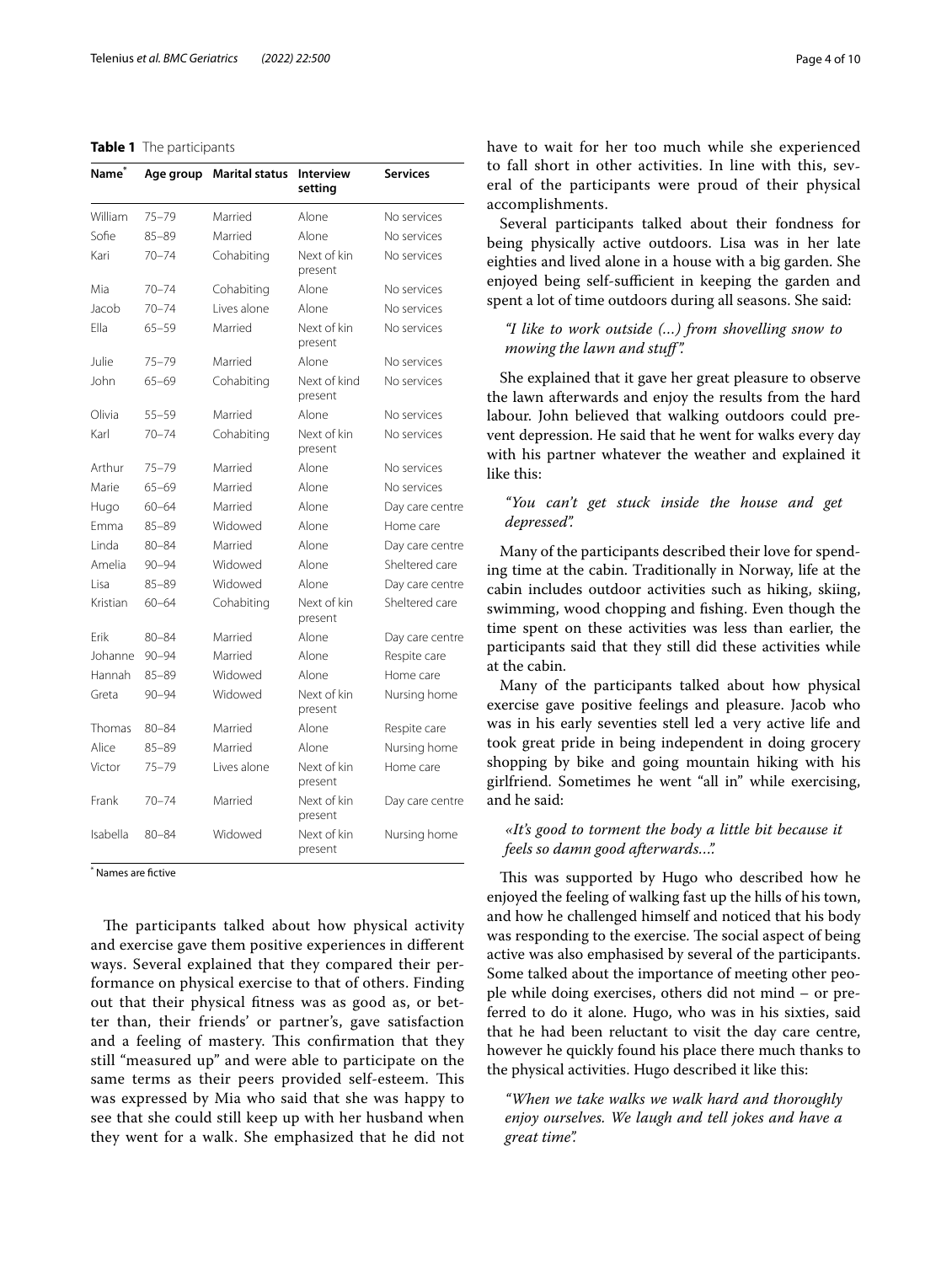The social aspect of exercise was also emphasised by Olivia and William who talked about how they appreciated the company of a friend when they were active outdoors.

#### **To be physically active is meaningful**

The participants spoke of different ways that being active and exercising gave meaning to their day: Physical activity gave content to the day, reinforced their identity and was a way of controlling their life and situation.

The participants described how their daily walk was a routine that gave rhythm and content to the day. One of the participants explained that he enjoyed virtual bike trips every time he went to the day care centre. He used a stationary bike and "visited" locations around the world as well as his old neighbourhood on a television screen.

Arthur said that he felt completely content with life as long as he was able to get up in the morning and go for a walk while listening to the radio. This was supported by John who went for walks everyday – come rain or shine.

#### *"It happens automatically",*

he explained, which implies that the activity is a habit. John and his partner had no social network and as both were on disability benefts they spent a lot of time together in their home. To John the daily walks gave rhythm and content to the day.

To some people, being physically active was a lifestyle. Several of the participants talked about being active throughout life and expressed that it was part of who they were. Alice, who only recently had moved into a nursing home, said:

#### *"I am crazy about mountains".*

She explained how she had always loved walking in the mountains, and that they had a cabin where they used to spend lot of time. She also described that even though she preferred walking in the mountains, she often had to settle for a walk in the woods after she moved into a nursing home. It was obvious from the conversation that she considered herself as "sporty" and wanted to hold on to this identity.

One participant who had been active all his life explained how the objectives of the physical activities had changed as he aged.

*"It is no longer about the performance. When I ran and swam and so on, it was all about performance, but not now. Not on that level".*

He held on to activities, but the focus had changed. He said further about exercising at a lower intensity level:

*"It's got to do with getting older. It feels very natural, and I don't feel bad about it".*

He simply enjoyed the freedom of getting around on his bike or by foot – with or without his girlfriend.

Some participants talked about how they used exercise to beneft their health. In one instance, the person had taken up running after the dementia diagnosis because the doctor had advised him to, as it would be.

#### *"(…) good for his head".*

He explained that he had been devastated when he received the Alzheimer diagnosis from his doctor, and quickly made a point of following the advice he gave him. Another participant emphasized that he did not need the doctor to tell him that it was good for him to be active – he knew that already! The effects they sought from being active were for some related to the dementia condition, and for others not. Mia explained that it was important to her to keep active because she was getting older and wanted to keep up her strength and stamina. That way they could keep travelling abroad and go to the cabin by the sea. Julie had experienced that her balance was deteriorating and had made a conscious efort to do exercises in the pool to reverse this loss of balance function. This was supported by several other participants who expressed that being active was a way to keep healthy – not only in regard to the dementia condition, but also in the context of getting older.

#### **To be active is challenging**

This category describes how the participants encountered barriers in their endeavour to stay active or be active. Their reduced physical and cognitive function, the need of practical help and support and their perceived dependence on others are emphasized.

The participants talked about how their physical function afected their activity level. Some were restricted by reduced eyesight, pain, or simply lack of energy, while others were afraid of falling due to impaired balance. Julie explained that she used to enjoy being physically active, but after she had her hips replaced, she felt insecure about her balance. Pain was also reported as a reason for staying indoors and inactive. Emma spoke of backpain that not only stopped her from going outside, but also made it difficult to be social with her closest family. She said she rarely ventured outside the fat anymore. One participant experienced challenges with spatial orientation. Hugo said that he felt safe when he stuck to the same route and when he went for walks in his hometown. After getting lost and needing assistance to fnd his way back twice, he hesitated to move outside these boundaries.

Some of the participants were open about the fact that they more often than before felt indiferent and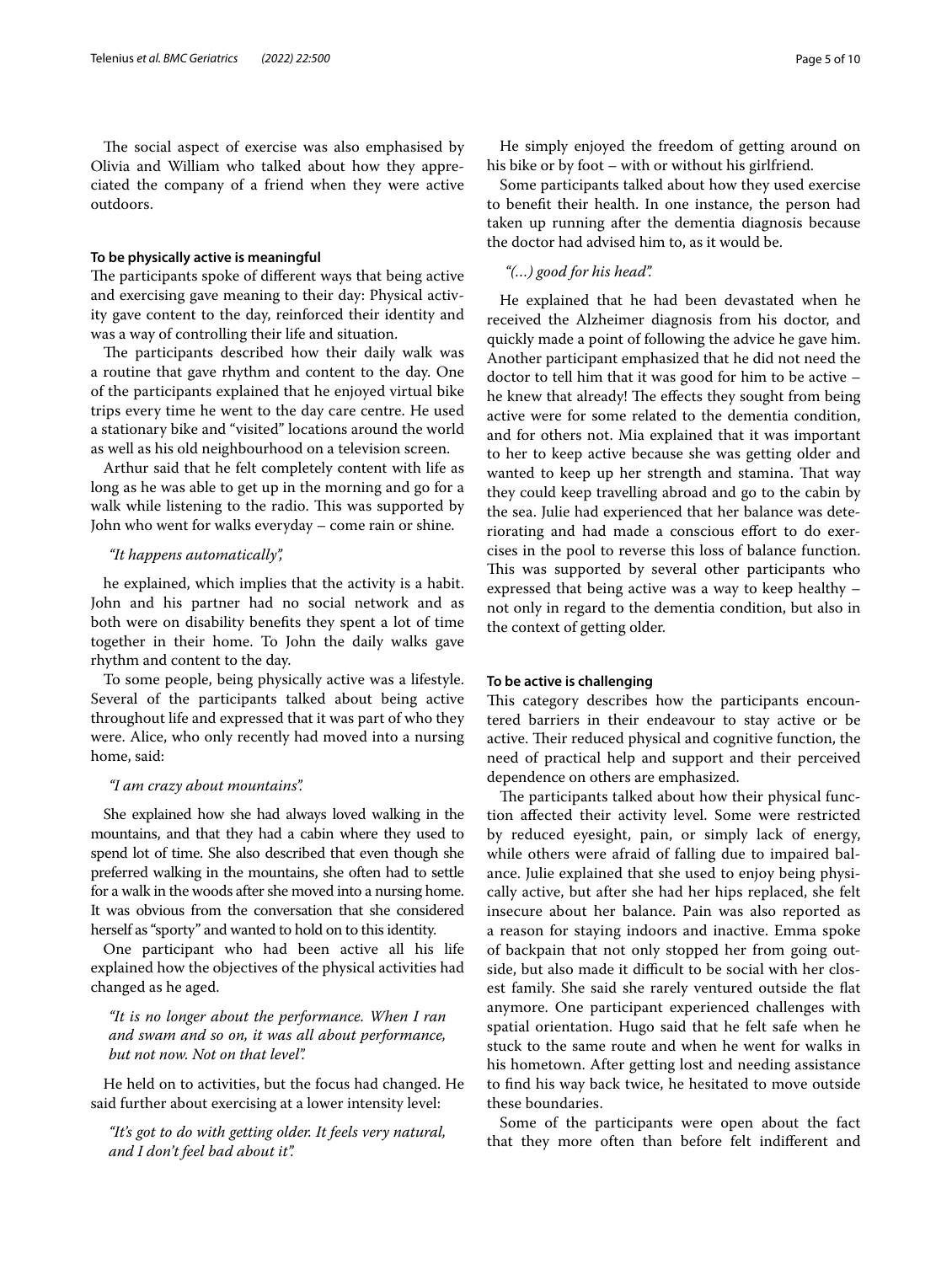uninspired, and that they were less interested in activities and hobbies than earlier. They expressed that they had enjoyed specifc physical activities when they were younger. When asked about this, Victor said:

*"Yes, I guess you could say that I miss being more physically active, but I just don't have the same motivation as before".*

Several were dependent on someone else to motivate them and remind them of their activities. Mia said that she was active thanks to her husband. Even though she enjoyed going for walks, she was bent towards settling on the coach with a book. She said that because her husband was very interested in exercising and keeping ft, she was motivated to join in. Some of the participants reported that they felt that their energy levels were lower than earlier, and that it took more efort than before to get out and be active. Karl was not sure why he no longer met up with the other neighbours for bowling. He expressed that he would have enjoyed keeping that activity up, but it was an exertion to get out of the house. The season and weather were also reported by the participants as a barrier to be active. Especially the darkness of early evening and wet weather during autumn and winter demanded additional motivation to initiate physical activities. Julie said that she was especially bored during the winter months as she tended to keep indoors.

The dependence on others was made apparent in different ways. Some participants who had lost their driving license found themselves completely reliant on partner or family members to take them where they wanted to go. Still in her seventies, Julie found it difficult to depend on her husband to drive her to activities. She talked about a neighbour who still drove while in her nineties, and Julie was not completely convinced that it was the correct decision to revoke her driving license. Julie expressed herself this way:

*"I feel that bothering my husband about driving me everywhere is taxing, even though he says it is ok. Earlier, I could just get in the car and go wherever I wanted".*

The consequence of this was that the threshold for doing an activity was heightened, and thereby acted like a barrier for physical activity. Another way to be dependent on other people was highlighted by Kristian. He said that he was relying on help from a physiotherapist to be able to carry out the appropriate exercises at the right intensity. He emphasised how the physiotherapist demanded a lot from him, and in that way the exercises seemed to be more efficient than what he could manage by himself. Due to limited physiotherapy resources in the municipality, he had to endure periods between bouts of treatments without access to physiotherapy. This caused Kristian great distress as he felt he needed this service regularly.

The participants who lived in nursing homes also spoke of being dependent on others to keep active. Some expressed frustration about having to be accompanied when going for a walk outside because they felt it was unnecessary. Others would have liked to get out and moving more often but was denied this due to shortness of staf.

#### **Discussion**

Traditionally, dementia research primarily has focused on cognitive concerns of the disease, but there is an emerging interest in providing insight into other aspects of living with a dementia condition. Huber et al. (2011) proposed a new defnition of health as the ability to adapt and to self-manage when encountering social, physical and emotional challenges  $[39]$  $[39]$ . This shift in focus from symptoms and disability towards the capacity and potential of the person is in line with the desired direction of dementia care that emphasises on a balanced view of dementia to create a more dementia- and age- friendly societies [\[40](#page-8-35)]. Huber and colleagues proposed changing the emphasis towards the ability to adapt and self-manage in the face of social, physical, and emotional challenges and identifed three aspects of health: physical, mental and social health. Involvement and inclusion in meaningful activities have been reported to infuence all three dimensions of social health [[41](#page-8-36)].

Taking pleasure in exercise and physical activity is key to staying motivated and engaged throughout life [\[42](#page-9-0)]. In the current study the participants said that being physically active was a source of enjoyment and positive experiences and was valued across the stages of dementia progression. This has also been found elsewhere  $[43]$  $[43]$ . The participants described pleasant social situations, satisfying physical sensations after exertion and psychological wellbeing due to mastery. This concurs with findings from other studies  $[28, 44, 45]$  $[28, 44, 45]$  $[28, 44, 45]$  $[28, 44, 45]$  $[28, 44, 45]$  $[28, 44, 45]$ . Farina et al.  $(2020)$ demonstrated that people with dementia fnd that physical activity promote emotional wellbeing through being enjoyable and fulflling the participants' competitive nature [[44\]](#page-9-2). One of their participants tracked their own progress at the gym and by doing so, he competed against himself. Participants in the current study described how they competed against themselves and others. Some were pleased about being ftter than their cognitively healthy peers, others were satisfied with still "measuring up". The feeling of competency also promotes wellbeing and selfesteem. In people with dementia who sufer many losses and deteriorations, this may be of particular importance. Also, an association between self-esteem and feelings of hope has been demonstrated [\[46](#page-9-4)]. Hope is central to the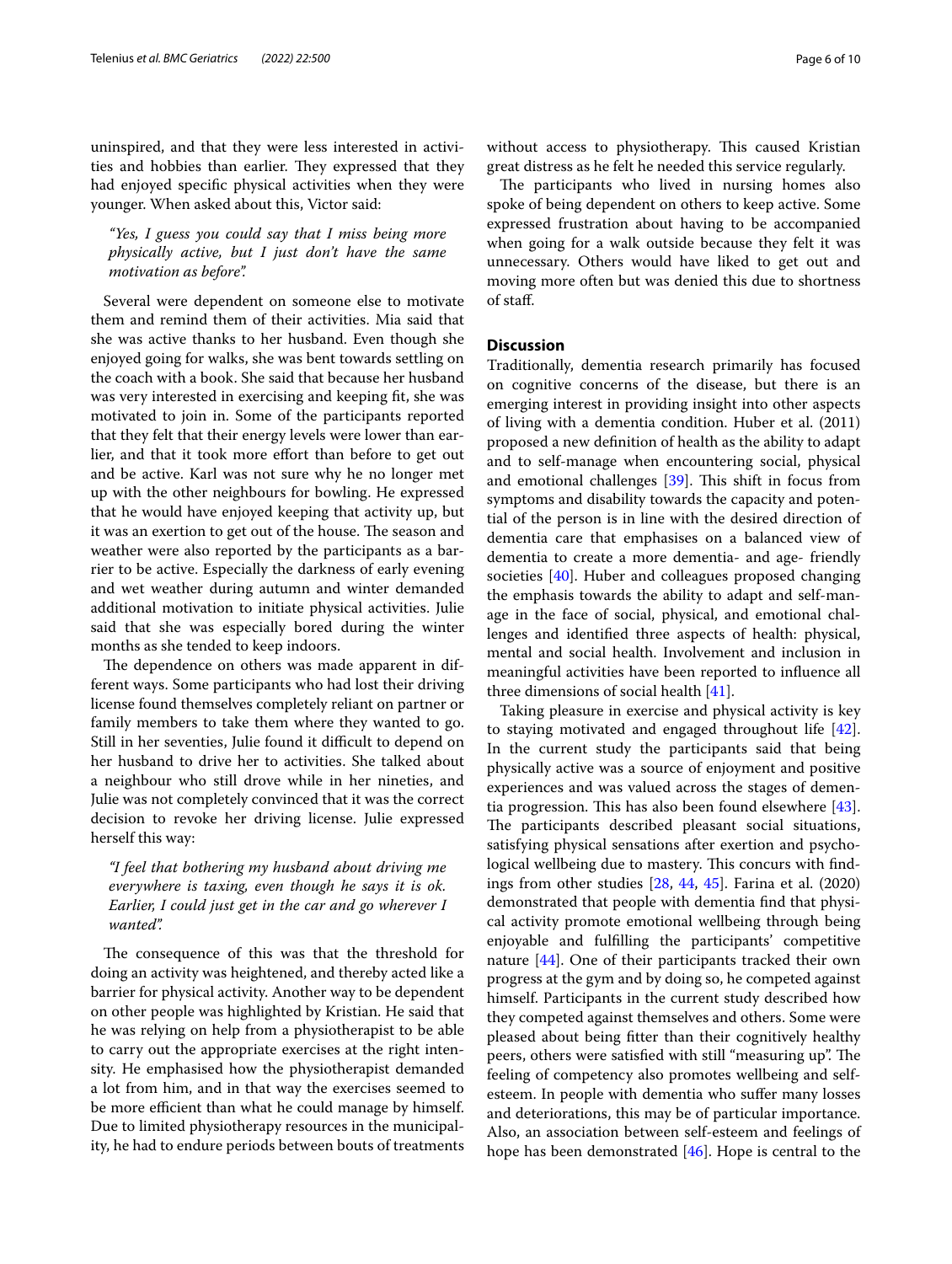adjustments process when trying to maintain a sense of normalcy, and in dementia hope is important to maintain well-being and quality of life [[47](#page-9-5)]. Physical activity facilitates shifting focus from being a patient, and thus aiming attention at symptoms and limitations, to a physically capable individual  $[48]$  $[48]$ . The importance of the social aspect of exercise has also been demonstrated in other studies. Malthouse and Fox (2014) showed that the social interaction can be both a reason for joining an activity as well as a barrier for people with dementia. Because the focus is on the activity, there is less focus on conversation that can be a struggle for some people with dementia [\[29\]](#page-8-23). On the other hand, the lack of understanding by other people about dementia can lead to difficult situations and withdrawal from the activity.

The participants in the current study communicated that they wanted to maintain continuity in life, including their lifestyle behaviours. This has also been described by other researchers [\[49–](#page-9-7)[51\]](#page-9-8). In agreement with this, the literature has repeatedly demonstrated that people with dementia express a desire to stay "normal" and stick to routines despite dementia condition, and that this can be considered a coping strategy  $[50, 52, 53]$  $[50, 52, 53]$  $[50, 52, 53]$  $[50, 52, 53]$  $[50, 52, 53]$ . The participants in the current study express a need to hold on to physical activity routines. To some, the routine is integrated into the daily routine to an extent that it "happens automatically". This is important when people with dementia develop apathy which is often characterised by lack of initiative. Identities are closely tied to what we do [[54](#page-9-12)] and when someone experiences cognitive decline, habitual daily routines may be a way to sustain a sense of self. Facilitating the continuity of lifestyle and physical activity choices for people with dementia can be important to maintain or restore a sense of personhood  $[55, 56]$  $[55, 56]$  $[55, 56]$  $[55, 56]$ . The meaningfulness of activities is connected to the person's psychological needs and these activities reinforce the sense of identity and belonging [\[57\]](#page-9-15). In the endeavour to support the self-image of people with dementia, it is imperative to emphasise on things that the person can still do – and likes to do, and at the same time, things that were important to the self-image in the past [\[58](#page-9-16)]. Phinney et al. (2007) found that it is important to identify the activities that people enjoyed before the onset of dementia in order to create opportunities for involvement in activities that have been "meaningful in the context of past experience and everyday life" [\[59](#page-9-17)]. This concurs with Atchley's continuity theory. The continuity theory holds that older adults usually will maintain the same behaviours, activities and relationships as they did in their earlier years and that this is the way they adapt to changes during the life course [\[60\]](#page-9-18). Atchley further proclaimed that continuity of lifestyle, such as physical activity level, is very important when people develop psychologically and socially as they age.

In the current study, some of the participants found physical activity meaningful because they believed that exercise benefitted their health and condition. This has been confrmed in other studies as well [[29](#page-8-23), [55](#page-9-13), [61](#page-9-19)]. A synthesis of qualitative studies suggested that engaging in, amongst other, physical activities, was meaningful to community-dwelling people with dementia because they believed that these activities would improve memory and restore their abilities [[55\]](#page-9-13). This means that participants felt that they were in position to infuence their health and their situation to a certain degree. This can be important to facilitate a need for a sense of control as well as achievement of life goals [[62\]](#page-9-20). Many people with dementia consider physical exercise to be a way of maintaining physical function as they age, and several of our participants explained that this was particularly important now that they were getting older. Hence, information about the health benefts of exercise and physical activity is important to exercise engagement but the information needs to be individualised [\[42](#page-9-0)].

Van der Wardt (2019) found that barriers towards physical activity amongst people with dementia included health issues, low self-efficacy regarding physical activities and environmental factors which comprised the surroundings not being inspiring for walks and potential activities not being accessible  $[42]$  $[42]$ . The participants in the current study described that the greatest barriers to being physical active were declined function, lack of motivation or energy and dependence on others. Passive behaviours and apathy are frequently seen in persons with dementia  $[63]$  $[63]$  and this reinforces the dependence on others to take initiative. Apathy in nursing home has been found to be associated with a more restricted life space [[64\]](#page-9-22). At the same time, as described in our results, people with dementia often lose their driving privilege during the course of disease which adds to the dependence on others for transport and practical assistance. Both van Alphen et al. (2016) and Farina (2020) found declined physical function to be a barrier for people with dementia to be physical active  $[44, 65]$  $[44, 65]$  $[44, 65]$ . This was also reported in the current study. This demonstrates the importance of developing physical activity services that meet the need of people with diferent level of physical function. One of the participants who lived in a nursing home during her interview said that her access to walking outdoors were reliant on the nursing staf having the opportunity to go with her. The limited life space in nursing home residents has been reported elsewhere [[66](#page-9-24)]. Regretfully, only two of the participants were nursing home residents, so the material cannot advise us further on this subject.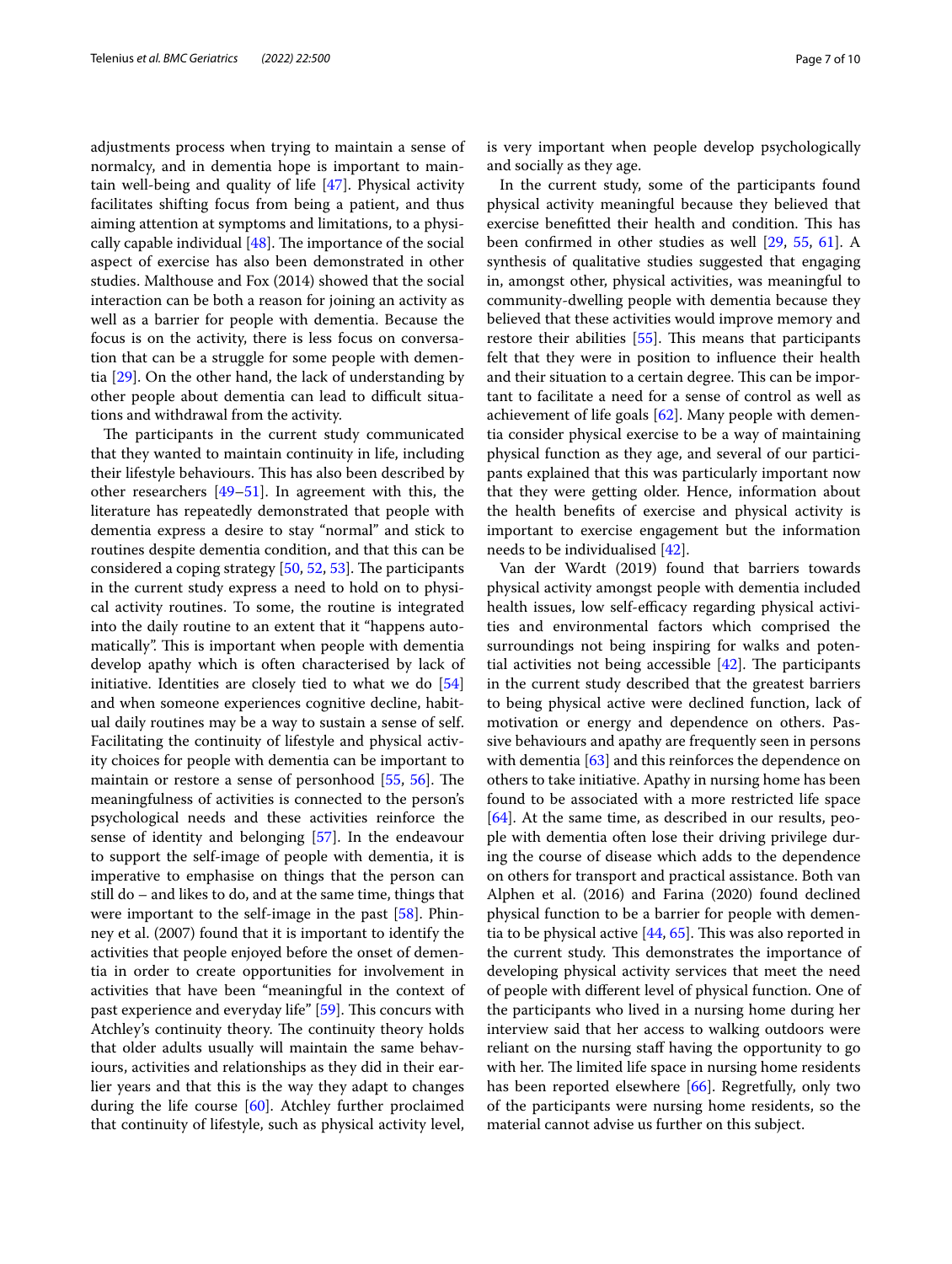The results from the current study give emphasis to the role of the carer in motivating and facilitating physical activity in the person with dementia. This is supported by van Alphen et al. (2016) and Farina (2020) [[44,](#page-9-2) [65](#page-9-23)]. Our results showed that it was imperative to some of the participants that family carers encouraged and facilitated physical activities. Without this facilitation from the informal carers, some activities might not be possible to carry out  $[44]$  $[44]$ . The World Health Organization established social support as a crucial element in its Global Action Plan as a public health response to dementia in 2017 [[67\]](#page-9-25). A systematic review demonstrated that social support for physical activity was associated with level of physical activity in older adults, especially social support from family members  $[68]$  $[68]$ . The significance of the carer in motivating and supporting physical activity in people with dementia has been raised by several researchers [[53,](#page-9-11) [65\]](#page-9-23). Social support can be subdivided into two main components: structural support and perceived support [[69\]](#page-9-27). Perceived social support is most reliably associated with psychosocial and cognitive function and it has been found to be less in individuals with mild dementia than in persons with advanced cognitive deficits  $[70]$  $[70]$ . The authors suggested that this might refect specifc needs of individuals with a mild dementia condition who may feel threatened by the onset of changes. Social interaction with others, such as the informal carer, can also serve as a great motivator to take part in exercise class [\[71](#page-9-29)]. Hence, caregivers' attitudes toward exercise infuences the participation in regular physical activity and exercise [\[61](#page-9-19)]. Informal carers often worry about that the person with dementia becomes passive and informal carers describe a lack of meaningful and stimulating activities in day care for people with dementia [[72\]](#page-9-30).

#### **Strength and limitations**

The twenty-seven participants in this study are heterogenous regarding gender, age, living situation, interests, physical function, and severity of dementia disease. This means that a range of different voices have been raised about physical activity. Type of dementia disease was not recorded, and we did not assess cognition. Most interviews were carried out in the persons' home and the atmosphere was mostly comfortable and positive. In the interviews where next of kind were present due to severity of dementia disease and/ or hearing difficulties  $(n=9)$ , a few participants were cut short, or answered for, by eager family members even though the interviewer tried to minimise this. The restricted interview experience of the frst author is a limitation as practice is important to develop interview skills, however two of the co-authors had extensive interview

experience with this patient group. The active participation of three authors in the data analysis process is a strength.

#### **Conclusion**

An overall synthesis of the results revealed a comprehensive latent theme: Despite the challenges of living with dementia, physical activity is a source of identity confirmation, mastery and enjoyment. The conversations with the participants demonstrated that many of them had positive experiences with physical activities, and the activities were considered important and meaningful. Facilitating participation in meaningful physical activities is a critical aspect of supporting people with dementia. To do this it is imperative to know what the persons fnd meaningful. Communicating with the person with dementia as well as family and friends is key to access this information. Barriers to being physically active were also reported on by the participants. To ensure equal opportunities to participation in physical activities, and to healthy ageing, it is important that both formal and informal carers are aware of experienced barriers so that appropriate measures can be taken.

#### **Supplementary Information**

The online version contains supplementary material available at [https://doi.](https://doi.org/10.1186/s12877-022-03149-6) [org/10.1186/s12877-022-03149-6](https://doi.org/10.1186/s12877-022-03149-6).

<span id="page-7-0"></span>**Additional fle 1.**

#### **Acknowledgements**

NA

#### **Authors' contributions**

Planning of study, developing an interview guide: EWT, AMR, SE. Performing the interviews: EWT. Analysing the transcribed interviews: EWT, AMR, SE. Writing the article: EWT, AMR, SE and GGT. The author(s) read and approved the final manuscript.

#### **Funding**

This project was funded by the Norwegian Health Directorate.

#### **Availability of data and materials**

The datasets generated and analysed during the current study are not publicly available due the maintenance of confdentiality of our participants and declarations within the written information which participants had agreed on.

#### **Declarations**

#### **Ethics approval and consent to participate**

The participants were given oral and written information about the project, as well as the opportunity to consent or decline participation. The participants were also distinctly informed about their right to terminate the interview at any time. All participants gave their written informed consent. The project was presented for the Regional Committee for Medical and Health Research Ethics. They concluded that it was not subject to approval in accordance with the Health Research Act (Reference 2016/1868/REK midt).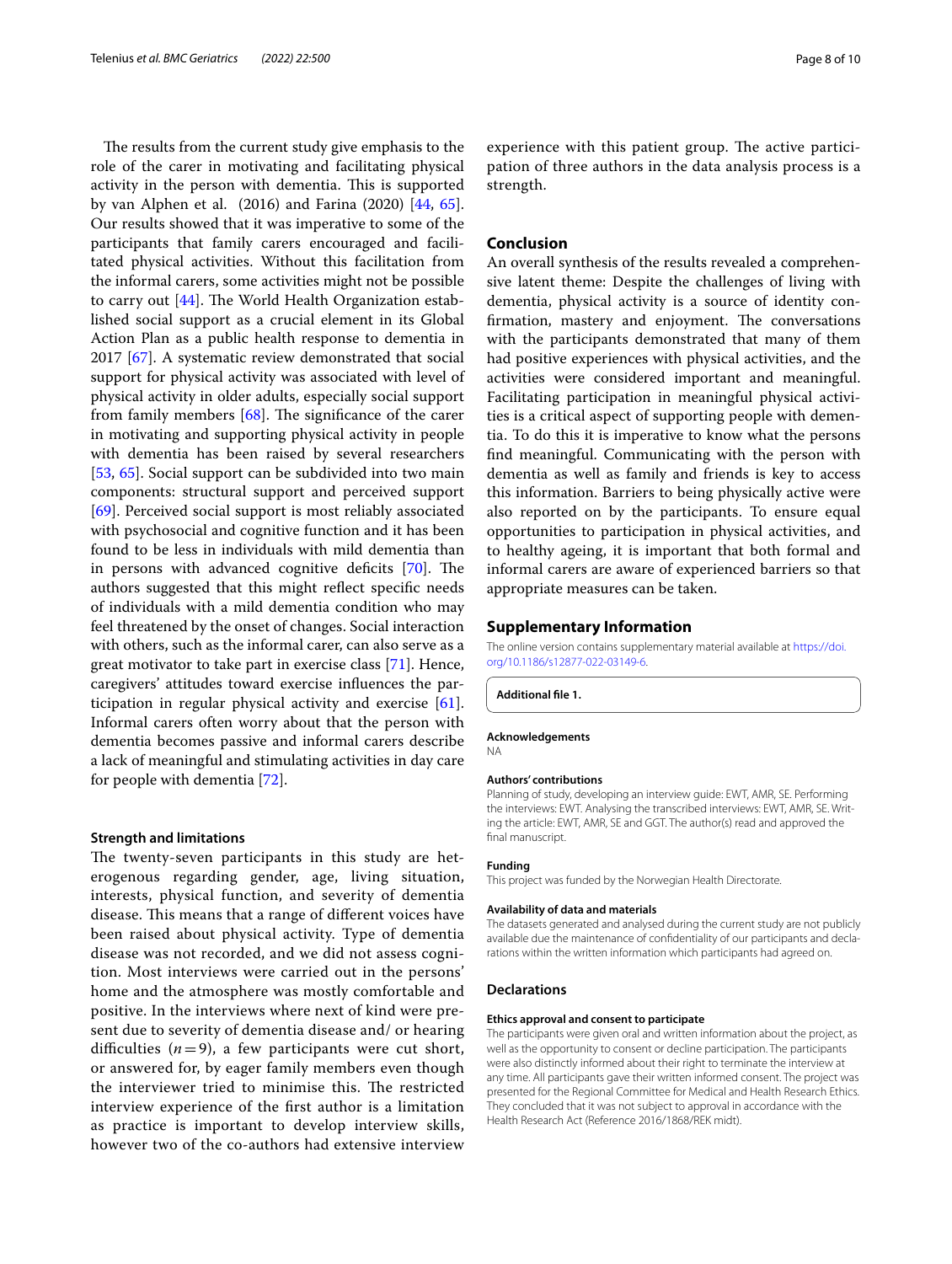#### **Consent for publication**

NA

#### **Competing interests**

#### None declared.

#### **Author details**

<sup>1</sup>The Norwegian National Centre for Ageing and Health, Vestfold Hospital Trust, PO Box 2136, 3103 Tønsberg, Norway. <sup>2</sup> Faculty of Health Studies, VID Specialized University, Oslo, Norway. <sup>3</sup>Department of Geriatric Medicine, Oslo University Hospital, Oslo, Norway. <sup>4</sup> Lovisenberg Diaconal University College, Oslo, Norway. <sup>5</sup> Faculty of Health Sciences and Social Care, Molde University College, Molde, Norway.

Received: 29 January 2022 Accepted: 16 May 2022 Published online: 10 June 2022

#### **References**

- <span id="page-8-0"></span>WHO. WHO quidelines on physical activity and sedentary behaviour. Geneva: World Health Organization; 2020.
- <span id="page-8-1"></span>2. Caspersen CJ, Powell KE, Christenson GM. Physical activity, exercise, and physical ftness: defnitions and distinctions for health-related research. Public Health Rep. 1985;100(2):126–31.
- <span id="page-8-2"></span>3. Olsen CF, Telenius EW, Engedal K, Bergland A. Increased self-efficacy: the experience of high-intensity exercise of nursing home residents with dementia - a qualitative study. BMC Health Serv Res. 2015;15:379.
- 4. Nouchi R, Taki Y, Takeuchi H, Sekiguchi A, Hashizume H, Nozawa T, et al. Four weeks of combination exercise training improved executive functions, episodic memory, and processing speed in healthy elderly people: evidence from a randomized controlled trial. Age (Dordr). 2014;36(2):787–99.
- <span id="page-8-3"></span>5. Bauman A, Merom D, Bull FC, Buchner DM, Fiatarone Singh MA. Updating the evidence for physical activity: summative reviews of the epidemiological evidence, prevalence, and interventions to promote "active aging." Gerontologist. 2016;56(Suppl\_2):S268–80.
- <span id="page-8-4"></span>6. Boulton ER, Horne M, Todd C. Multiple infuences on participating in physical activity in older age: developing a social ecological approach. Health Expect. 2018;21(1):239–48.
- <span id="page-8-5"></span>7. Sørensen M, Gill DL. Perceived barriers to physical activity across Norwegian adult age groups, gender and stages of change. Scand J Med Sci Sports. 2008;18(5):651–63.
- <span id="page-8-6"></span>8. Watts AS, Mortby ME, Burns JM. Depressive symptoms as a barrier to engagement in physical activity in older adults with and without Alzheimer's disease. PLoS One. 2018;13(12):e0208581.
- 9. Rasinaho M, Hirvensalo M, Leinonen R, Lintunen T, Rantanen T. Motives for and barriers to physical activity among older adults with mobility limitations. J Aging Phys Act. 2007;15(1):90–102.
- <span id="page-8-7"></span>10. Nied RJ, Franklin B. Promoting and prescribing exercise for the elderly. Am Fam Physician. 2002;65(3):419–26.
- <span id="page-8-8"></span>11. Forbes D, Forbes SC, Blake CM, Thiessen EJ, Forbes S. Exercise programs for people with dementia. Cochrane Database Syst Rev. 2015(4).
- 12. Telenius EW, Engedal K, Bergland A. Efect of a high-intensity exercise program on physical function and mental health in nursing home residents with dementia: an assessor blinded randomized controlled trial. PLoS One. 2015;10(5):e0126102.
- <span id="page-8-9"></span>13. Jia R-X, Liang J-H, Xu Y, Wang Y-Q. Efects of physical activity and exercise on the cognitive function of patients with Alzheimer disease: a metaanalysis. BMC Geriatr. 2019;19(1):181.
- <span id="page-8-10"></span>14. Hartman YAW, Karssemeijer EGA, van Diepen LAM, OldeRikkert MGM, Thijssen DHJ. Dementia patients are more sedentary and less physically active than age- and sex-matched cognitively healthy older adults. Dement Geriatr Cogn Disord. 2018;46(1–2):81–9.
- <span id="page-8-11"></span>15. Johnson JD, Whitlatch CJ, Menne HL. Activity and well-being of older adults: does cognitive impairment play a role? Res Aging. 2014;36(2):147–60.
- <span id="page-8-12"></span>16. Olsson A, Lampic C, Skovdahl K, Engström M. Persons with early-stage dementia refect on being outdoors: a repeated interview study. Aging Ment Health. 2013;17(7):793–800.
- <span id="page-8-13"></span>17. Tajfel H, Turner JC, Austin WG, Worchel S. An integrative theory of intergroup confict. Organizational identity: A reader. 1979;56(65):9780203505984–16.
- <span id="page-8-14"></span>18 Surr CA. Preservation of self in people with dementia living in residential care: a socio-biographical approach. Soc Sci Med. 2006;62(7):1720–30.
- <span id="page-8-15"></span>19. Hobson N, Dupuis SL, Giangregorio LM, Middleton LE. Perceived facilitators and barriers to exercise among older adults with mild cognitive impairment and early dementia. J Aging Phys Act. 2020;28(2):208–18.
- <span id="page-8-24"></span>20. Chong TW, Doyle CJ, Cyarto EV, Cox KL, Ellis KA, Ames D, et al. Physical activity program preferences and perspectives of older adults with and without cognitive impairment. Asia Pac Psychiatry. 2014;6(2):179–90.
- 21. Eriksen S, Helvik AS, Juvet LK, Skovdahl K, Forsund LH, Grov EK. The experience of relations in persons with dementia: a systematic meta-synthesis. Dement Geriatr Cogn Disord. 2016;42(5–6):342–68.
- <span id="page-8-16"></span>22. Telenius EW, Eriksen S, Rokstad AMM. I need to be who I am: a qualitative interview study exploring the needs of people with dementia in Norway. BMJ Open. 2020;10:10.
- <span id="page-8-17"></span>23. Clarke DE, van Reekum R, Simard M, Streiner DL, Conn D, Cohen T, et al. Apathy in Dementia: Clinical and Sociodemographic Correlates. J Neuropsychiatry Clin Neurosci. 2008;20(3):337–47.
- <span id="page-8-18"></span>24. Tangen GG, Engedal K, Bergland A, Moger TA, Mengshoel AM. Relationships between balance and cognition in patients with subjective cognitive impairment, mild cognitive impairment, and Alzheimer disease. Phys Ther. 2014;94(8):1123–34.
- <span id="page-8-19"></span>25 Arem H, Moore SC, Patel A, Hartge P, Berrington de Gonzalez A, Visvanathan K, et al. Leisure time physical activity and mortality: a detailed pooled analysis of the dose-response relationship. JAMA Intern Med. 2015;175(6):959–67.
- <span id="page-8-20"></span>26. Hoogendijk EO, Aflalo J, Ensrud KE, Kowal P, Onder G, Fried LP. Frailty: implications for clinical practice and public health. The Lancet. 2019;394(10206):1365–75.
- <span id="page-8-21"></span>27. McDuff J, Phinney A. Walking with meaning: subjective experiences of physical activity in dementia. Glob Qual Nurs Res. 2015;2:2333393615605116.
- <span id="page-8-22"></span>28. Cedervall Y, Torres S, Åberg AC. Maintaining well-being and selfhood through physical activity: experiences of people with mild Alzheimer's disease. Aging Ment Health. 2015;19(8):679–88.
- <span id="page-8-23"></span>29. Malthouse R, Fox F. Exploring experiences of physical activity among people with Alzheimer's disease and their spouse carers: a qualitative study. Physiotherapy. 2014;100(2):169–75.
- <span id="page-8-25"></span>30. Lindelöf N, Lundin-Olsson L, Skelton DA, Lundman B, Rosendahl E. Experiences of older people with dementia participating in a high-intensity functional exercise program in nursing homes: "While it's tough, it's useful." PLoS One. 2017;12(11):e0188225.
- <span id="page-8-26"></span>31. Brooker D. Personsentrert demensomsorg Veien til bedre tjenester Tønsberg: Forlaget Aldring og helse. 2013.
- <span id="page-8-27"></span>32. Kitwood T. The experience of dementia. Aging Ment Health. 1997;1:13–22.
- <span id="page-8-28"></span>33 Clare L. Managing threats to self: awareness in early stage Alzheimer's disease. Soc Sci Med. 2003;57(6):1017–29.
- <span id="page-8-29"></span>34. Phinney A. Fluctuating awareness and the breakdown of the illness narrative in dementia. Dementia. 2002;1(3):329–44.
- <span id="page-8-30"></span>35. Kvale S, Brinkman S. Seven stages of an interview investigation. London: SAGE Publishers; 2009.
- <span id="page-8-31"></span>36. Digby R, Lee S, Williams A. Interviewing people with dementia in hospital: recommendations for researchers. J Clin Nurs. 2016;25(7–8):1156–65.
- <span id="page-8-32"></span>37. Hellström I, Nolan M, Nordenfelt L, Lundh U. Ethical and methodological issues in interviewing persons with dementia. Nurs Ethics. 2007;14(5):608–19.
- <span id="page-8-33"></span>38. Graneheim UH, Lundman B. Qualitative content analysis in nursing research: concepts, procedures and measures to achieve trustworthiness. Nurse Educ Today. 2004;24(2):105–12.
- <span id="page-8-34"></span>39 Huber M, Knottnerus JA, Green L, Horst Hvd, Jadad AR, Kromhout D, et al. How should we defne health? BMJ. 2011;343:d4163.
- <span id="page-8-35"></span>40. de Vugt M, Dröes RM. Social health in dementia. Towards a positive dementia discourse. Aging Ment Health. 2017;21(1):1-3.
- <span id="page-8-36"></span>41. Droes RM, Chattat R, Diaz A, Gove D, Graff M, Murphy K, et al. Social health and dementia: a European consensus on the operationalization of the concept and directions for research and practice. Aging Ment Health. 2017;21(1):4–17.